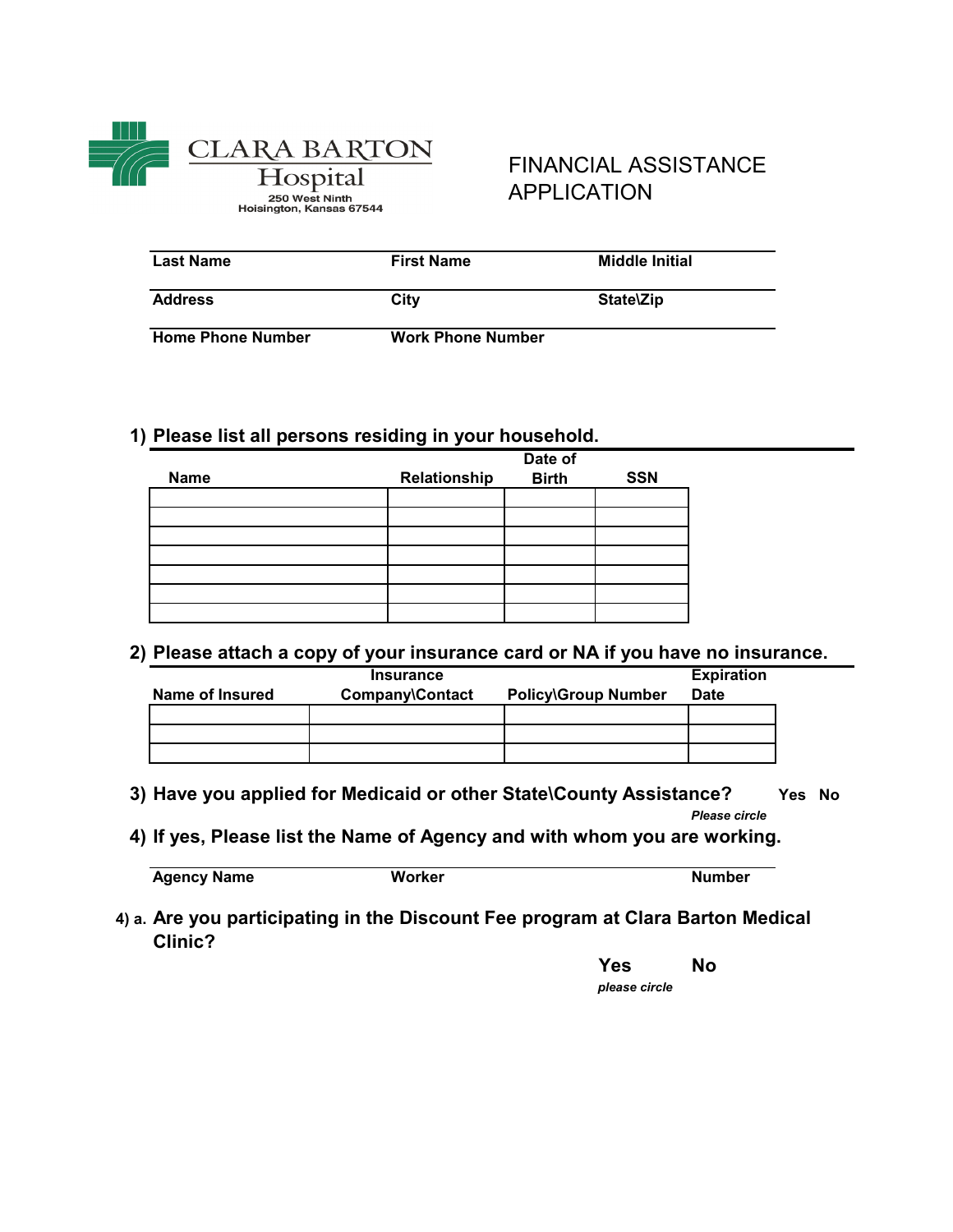### **5) Do you have the following? Please check yes or no to all that apply.**

|     |     |                                                                                          |        |         | If yes, please provide a copy of the most recent months statement on those accounts. |                |
|-----|-----|------------------------------------------------------------------------------------------|--------|---------|--------------------------------------------------------------------------------------|----------------|
|     |     | If you have other resources not listed please write them in or attach on separate sheet. |        |         |                                                                                      |                |
|     |     | If you answer yes, then pleaase fill in the other information.                           |        |         |                                                                                      |                |
|     |     | Type of                                                                                  | Bank \ | Name on |                                                                                      |                |
| Yes | No. | <b>Account</b>                                                                           | Assoc. |         | <b>Account Account Number</b>                                                        | <b>Balance</b> |
|     |     | <b>Checking</b>                                                                          |        |         |                                                                                      |                |
|     |     | <b>Checking</b>                                                                          |        |         |                                                                                      |                |
|     |     | <b>Savings</b>                                                                           |        |         |                                                                                      |                |
|     |     | <b>Savings</b>                                                                           |        |         |                                                                                      |                |
|     |     | CD                                                                                       |        |         |                                                                                      |                |
|     |     | <b>Investments</b>                                                                       |        |         |                                                                                      |                |
|     |     | <b>Stocks\Bonds</b>                                                                      |        |         |                                                                                      |                |
|     |     | Trusts                                                                                   |        |         |                                                                                      |                |
|     |     |                                                                                          |        |         |                                                                                      |                |

 **6) Please list Vehicles, Homes, Land, Recreational or other property in this section. If none please mark NA.**

**(list all rental property)**

| <b>Yes</b> | No | <b>Property Type</b> | Year | <b>Model</b> | <b>Current Value</b> | <b>Balance</b> |
|------------|----|----------------------|------|--------------|----------------------|----------------|
|            |    |                      |      |              |                      |                |
|            |    |                      |      |              |                      |                |
|            |    |                      |      |              |                      |                |
|            |    |                      |      |              |                      |                |
|            |    |                      |      |              |                      |                |
|            |    |                      |      |              |                      |                |
|            |    |                      |      |              |                      |                |

 **7) Do you rent your home? Yes No**

**If yes, please complete the section below.**

**Landlords Name Landlords Address Landlords Phone Number** 8) Have you ever filed for bankruptcy? Yes No *Please circle* **If yes, Please indicate below. Type: Date filed:**

 **9) Please attach a copy of your recent tax return along with ALL schedules AND W2's.**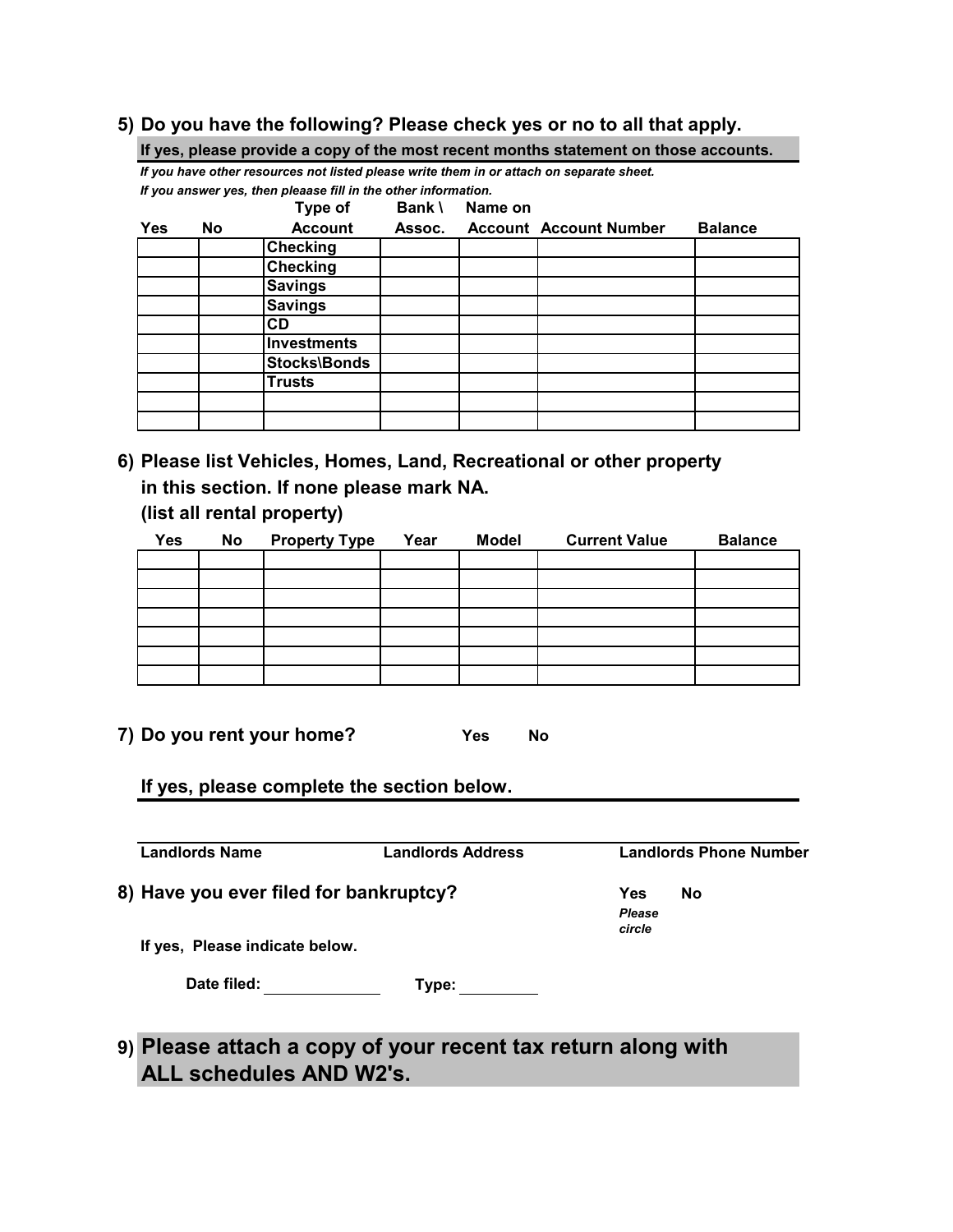# **10) Please list the following information for all persons working in your home.**

*Please attach a copy of your paystubs or statement from your employer of your past three months wages.*

| Person Employed Employer | Name and Address of | <b>Wages</b><br>per hour | # Hours<br>per wk | Pay<br><b>Dates</b> | <b>Next pay</b><br>date | Hire<br><b>Date</b> |
|--------------------------|---------------------|--------------------------|-------------------|---------------------|-------------------------|---------------------|
|                          |                     |                          |                   |                     |                         |                     |
|                          |                     |                          |                   |                     |                         |                     |
|                          |                     |                          |                   |                     |                         |                     |
|                          |                     |                          |                   |                     |                         |                     |
|                          |                     |                          |                   |                     |                         |                     |

 **11) Is anyone in the household Self-employed? Yes No**

*Please circle*

**If yes, Please complete the following information.**

| <b>Person</b>        | <b>Type of Self</b> | Weekly | Weekly                  | <b>Date</b> |
|----------------------|---------------------|--------|-------------------------|-------------|
| <b>Self Employed</b> | Employment          | Income | <b>Expenses Started</b> |             |
|                      |                     |        |                         |             |
|                      |                     |        |                         |             |
|                      |                     |        |                         |             |

## **12) If not currently employed please complete the following information for all adult household members.**

|          |                                          | Last         |                           |
|----------|------------------------------------------|--------------|---------------------------|
|          | Person previously Previous Employer Name | <b>Check</b> | <b>Reason for leaving</b> |
| employed | and Address                              | <b>Date</b>  |                           |
|          |                                          |              |                           |
|          |                                          |              |                           |
|          |                                          |              |                           |
|          |                                          |              |                           |

**13) Does anyone in your household receive any Unearned income?**  *Please attach a copy of verification of receipt of this income.*

|                           | Name of<br><b>Recipient</b> | Amount<br>Rec'd | <b>Account or</b><br>How Often Recipient # |
|---------------------------|-----------------------------|-----------------|--------------------------------------------|
| <b>Alimony</b>            |                             |                 |                                            |
| <b>Child Support</b>      |                             |                 |                                            |
| <b>Social Security</b>    |                             |                 |                                            |
| <b>Social Security</b>    |                             |                 |                                            |
| <b>Student Fin. Grant</b> |                             |                 |                                            |
| <b>Unemployment</b>       |                             |                 |                                            |
| <b>Veterans Benefits</b>  |                             |                 |                                            |
| <b>Workman's Comp</b>     |                             |                 |                                            |
| <b>Food Stamps</b>        |                             |                 |                                            |
| <b>Rental Property</b>    |                             |                 |                                            |
| <b>Other Income</b>       |                             |                 |                                            |